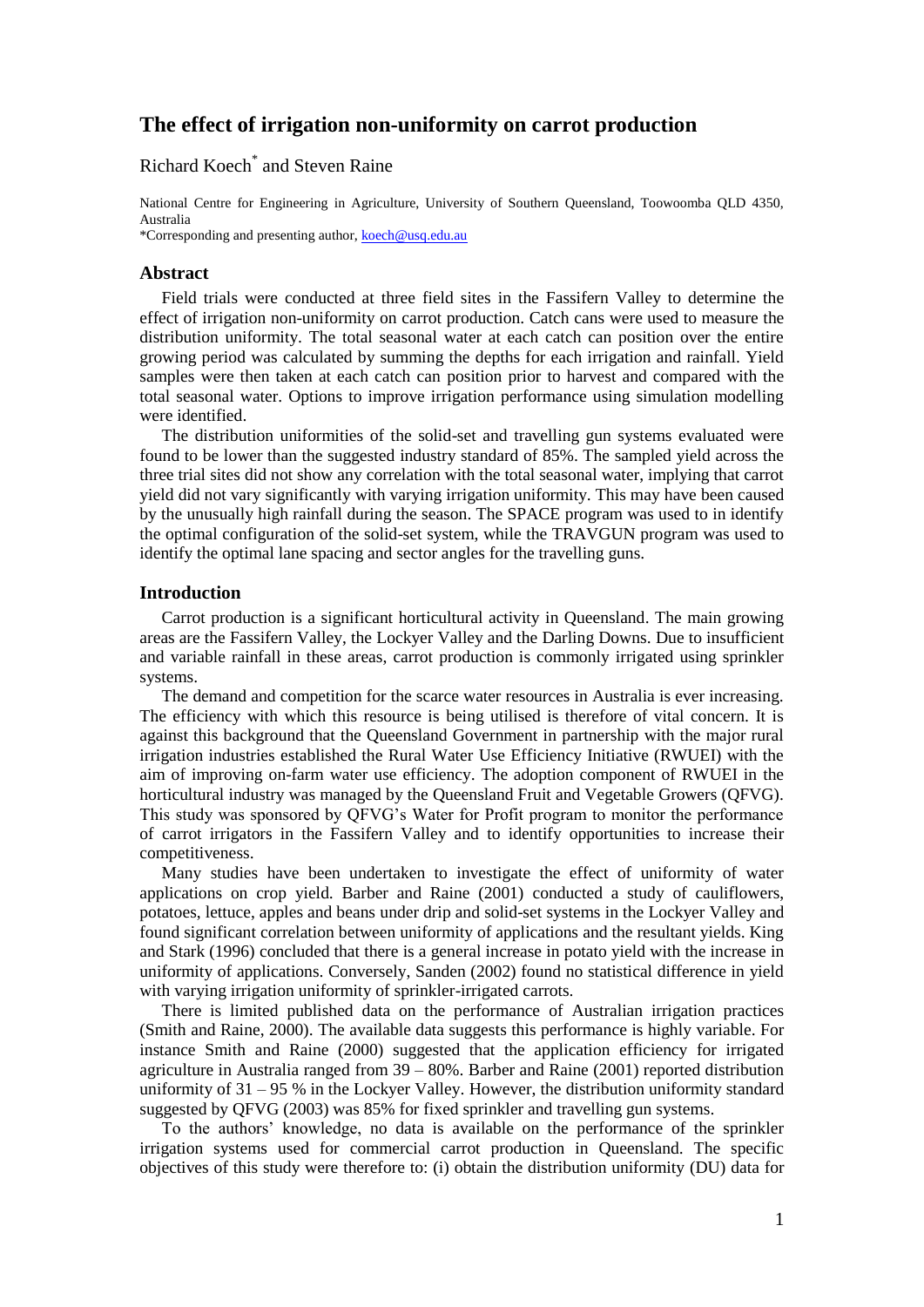sprinkler-irrigated carrots under commercial conditions; (ii) investigate the effect of irrigation non-uniformity on carrot production; and (iii) to evaluate the strategies that may be used to improve carrot yields through improved uniformity of applications.

### **Materials and methods**

# *Field sites*

Trials for this study were undertaken on three commercial carrot properties in the Fassifern Valley, a major carrot-producing region in Queensland (Table 1).

| Table 1: Site characteristics                                           |            |      |                        |  |  |  |
|-------------------------------------------------------------------------|------------|------|------------------------|--|--|--|
| <b>Site</b>                                                             | Soils      | Size | Application            |  |  |  |
|                                                                         |            | (ha) | system                 |  |  |  |
|                                                                         | Clay loams | 3.1  | Solid set              |  |  |  |
|                                                                         | Clay loams | 3.0  | Solid set <sup>a</sup> |  |  |  |
|                                                                         |            |      | Travelling gun         |  |  |  |
| 3                                                                       | Clay loams | 2.0  | Travelling gun         |  |  |  |
| <sup>a</sup> solid-set used during crop establishment stage (one month) |            |      |                        |  |  |  |

A record of rainfall received in the vicinity of the three trial sites was required to determine the total amount of water supplied to the crop during the entire growing season. The rainfall data was obtained from the nearest meteorological station at less than 5 km from the field sites. The effective rainfall was assumed to be 80% of the recorded value.

#### *Flow, pressure and calibration data measurement*

Flow rate and operating pressure were monitored at all three sites to assist in the overall evaluation of the systems used. The data was also required to be used in the sprinkler simulation process and the calibration of the TRAVGUN simulation model.

The total flow of water through a single lateral (in the solid-set system) was measured using an electronic flow meter fitted on the lateral two metres from the sub main. Readings were recorded after each irrigation event. A Pitot tube was used to measure pressure at the sprinkler nozzles.

An electronic flow meter connected to a data logger was used on one occasion to record the supply flow rate delivered to the travelling gun. The flow meter was positioned at the water inlet connection to the machine, and the data logger recorded the flow rate at 5-minute intervals.

An automatic weather station with wind speed and direction measurement sensors was installed at the trial sites to obtain the wind speed and direction data for the calibration of TRAVGUN for the travelling gun irrigators. The machine travel speed, nozzle diameter, the trajectory angle and the sector angle were also measured. A pressure transducer connected to a data logger was fitted at the gun nozzle to record operating pressures at 5-minute intervals. However, there was a malfunction of either the transducer or the data logger (leading to loss of data) and as a result typical operating pressures of the two guns were obtained from the growers.

## *Measurement of application uniformity*

Catch cans were used to estimate the evenness of water distribution at all three sites. The cans were installed at the trial sites one week before the carrots were planted, and were left in the same position throughout the carrot-growing period. The catch cans used were plastic containers with a capacity of one litre and opening diameter of 110 mm. The cans were attached to thin one-metre long steel rods using adhesive tape and installed slightly above the crop canopy.

The solid-set sprinkler system used at Site 1 had a lateral spacing of 9.75 m and the distance between the sprinklers was 9 m. The sprinklers were arranged in a triangular pattern. Two catch can grids of six rows and six columns were positioned between two laterals using a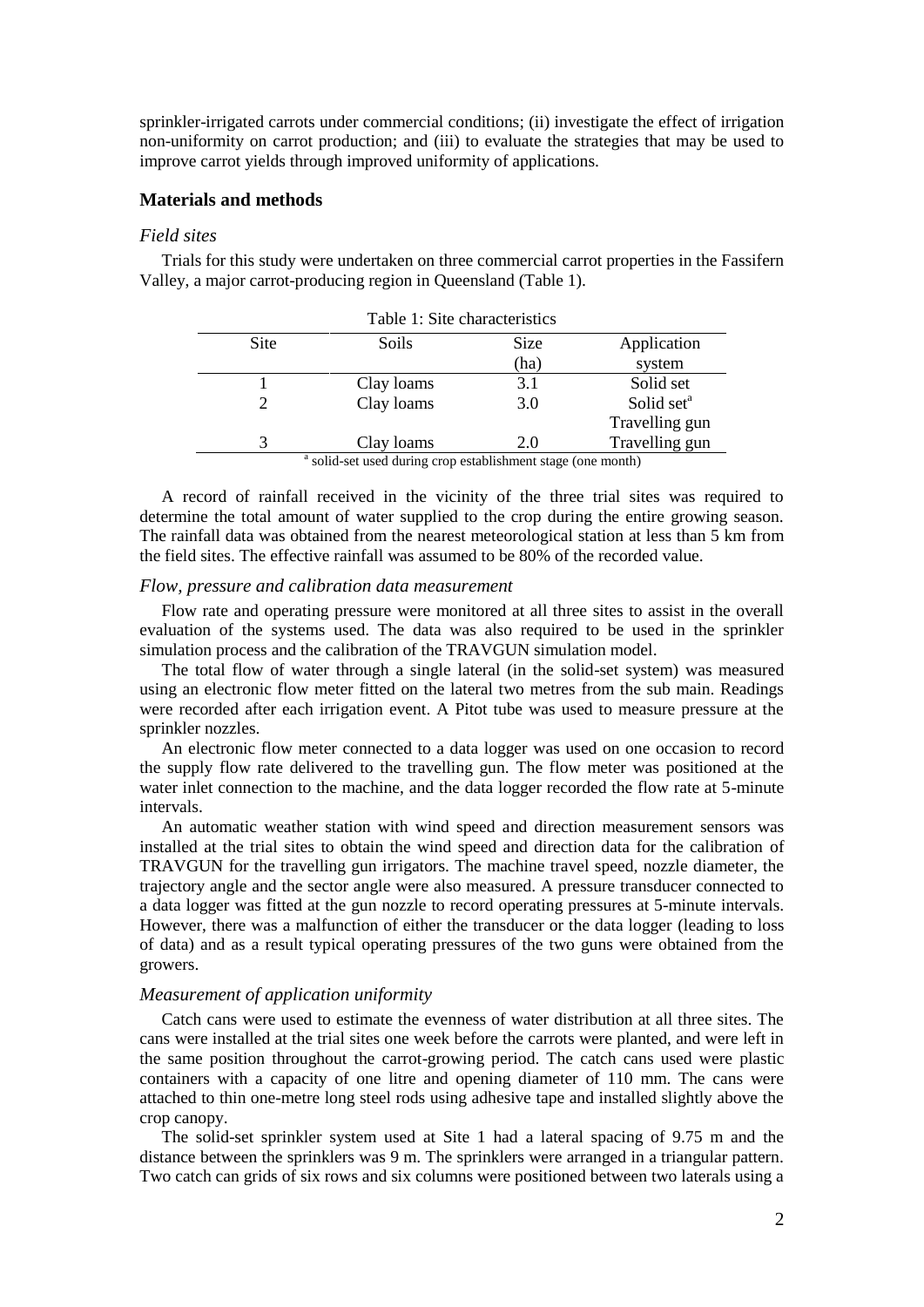spacing of 1.80 by 1.63 m. At Site 2 where the solid-set system was used for the first month of crop establishment, the lateral spacing was 13 m and the distance between the sprinklers was 9 m. A triangular sprinkler pattern was also used at this site. Two catch can grids of six rows and seven columns with a catch can spacing of 1.5 by 2 m were established. These grids were dismantled just before the grower started irrigating using the travelling gun irrigator. A visual inspection of the sprinkler nozzles at Site 1 revealed that some were worn out.

In the trials conducted using the travelling gun irrigators, two rows of catch cans spaced at 2.4 m were placed at right angles to the direction of the machine travel. Site 2 had a lane spacing of 90 m and 20 catch cans on either side of the machine track. Site 3 had a lane spacing of 70.4 m and 16 catch cans on either side. In both cases, the distance between transects was 15 m and the width of the machine track was 4 m.

In the evaluation of each application system, the volume of water in each catch can was measured using a measuring cylinder immediately after irrigation to minimize losses due to evaporation, and the cans emptied. The cans were also emptied after each rainfall event. The catch can volumes were converted into depths of application by using the following expression:

> Depth of application  $=$   $\frac{\text{Volume of water in the can}}{\text{Mean of water in the end}}$ Cross-sectional area of the can opening

The distribution uniformity (DU) was calculated using the following formula:

$$
DU = \frac{\text{mean of the lowest 25 % of applied depths}}{\text{mean applied depths}}
$$

The total depth of irrigation water applied to each catch can position over the entire growing period was calculated by summing up the depths for each irrigation. The total rainfall that occurred during the same period was added to the total irrigation applied to calculate the total seasonal water applied.

## *Crop sampling and analyses*

The crop sampling process was undertaken in two stages at all three trial sites. The first crop measurements were undertaken approximately one month after the carrots were planted to determine the plant densities. Destructive yield sampling was conducted 1-4 weeks prior to harvest to estimate the carrot yield, and to relate it to the seasonal water applied.

Estimation of the average plant density simply involved counting all the plants established within a one-metre section of the carrot row at each site. This was done in five different locations of the sites. The average number of plants per metre and the row spacing was then used to calculate the total number of plants in one hectare.

Carrot yield was measured by pulling out between six and sixteen carrot roots within a distance of one metre of each catch can. A spade was used to loosen the soil around the carrot roots before pulling to minimize damage. The carrot roots were then weighed and the average weight of each carrot root determined. The following formula was then used to estimate the sampled yield for each catch can position:

Sampled Yield (kg/ha) = Average weight of carrot root (kg) x Number of plants/ha

The sampled yield was then plotted as a function of the total seasonal water applied at each catch can position.

# *Identifying options to improve irrigation performance using simulation models*

The SPACE program (Oliphant 1999) was used to simulate the existing solid-set sprinkler system and to investigate strategies to optimise the irrigation uniformity. The options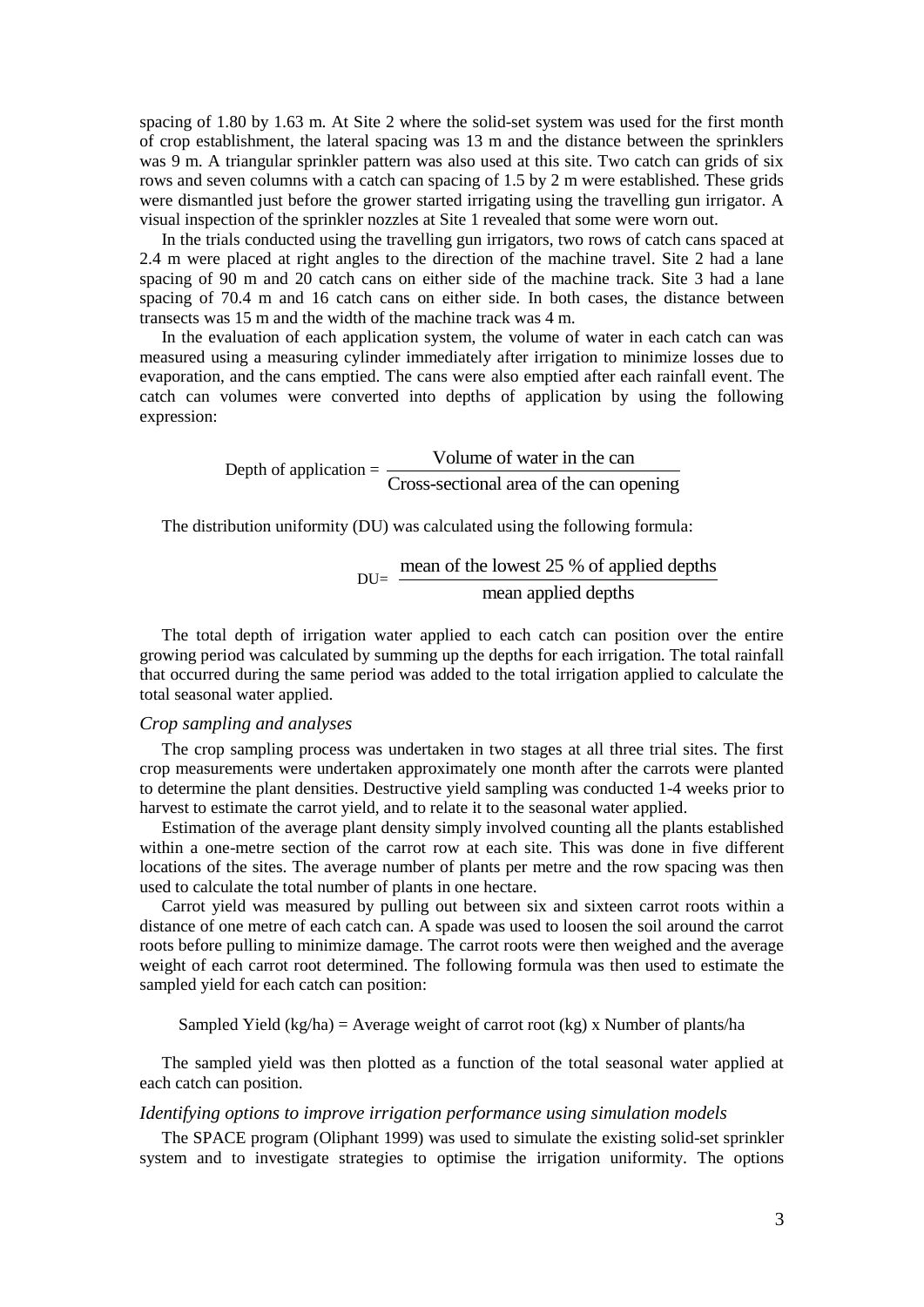investigated included varying the spacing between the laterals, changing the layout, varying the pressure and changing the nozzles.

TRAVGUN (Smith et al. 2008) is a decision support tool which uses an empirical model to predict the performance of travelling gun irrigators under differing machine settings and wind conditions. The TRAVGUN simulation process involved altering gun configurations in order to achieve optimal irrigation uniformities. Also wind speed and direction, travel direction, sector angle, lane spacing, machine speed and target depth were varied and the application rates and the resultant uniformities calculated.

# **Results**

### *Performance of the irrigation application systems*

The irrigation performance of the solid-set system and travelling guns used at the trial sites are summarised in Table 2. The distribution uniformity of the solid-set system used at Site 1 ranged from 53-69%. The distribution uniformity of the travelling guns used at Sites 2 and 3 ranged from of 41-85% during the season. Total rainfall during the season ranged from 81- 317 mm. The proportion of rainfall in the total seasonal water applied ranged from 47-79% at Site 1, 27-76% (transects) and 25-51% (grids) at Site 2, and 29-43% at Site 3. Rainfall across the trial plots was assumed to have been perfectly uniform.

Table 2: Irrigation performance of water application systems in the Fassifern Valley

| Application      | Range in $DU^a$ | Total water  | Rainfall | Total seasonal |  |
|------------------|-----------------|--------------|----------|----------------|--|
| system           | $(\%)$          | applied (mm) | (mm)     | water (mm)     |  |
| Site 1-Solid-set | 53-69           | 82-363       | 317      | 399-680        |  |
| Site 2-Trav. gun | 41-79           | 16-135       | 51       | 67-186         |  |
| Solid-set        | 67-79           | 56-174       | 58       | 114-232        |  |
| Site 3-Trav. gun | 67-85           | 109-203      | 81       | 190-284        |  |
|                  |                 |              |          |                |  |

DU values reported for travelling guns are for overlap patterns

The solid-set system used at Site 1 appeared to apply moderate application depths between the laterals, with the edges of the grids either receiving too much or too little application (Fig. 1). The solid set that was used at Site 2 appeared to have lower applications between the laterals and also between the sprinklers.



Fig. 1: Sample irrigation uniformity of the solid-set system at site 1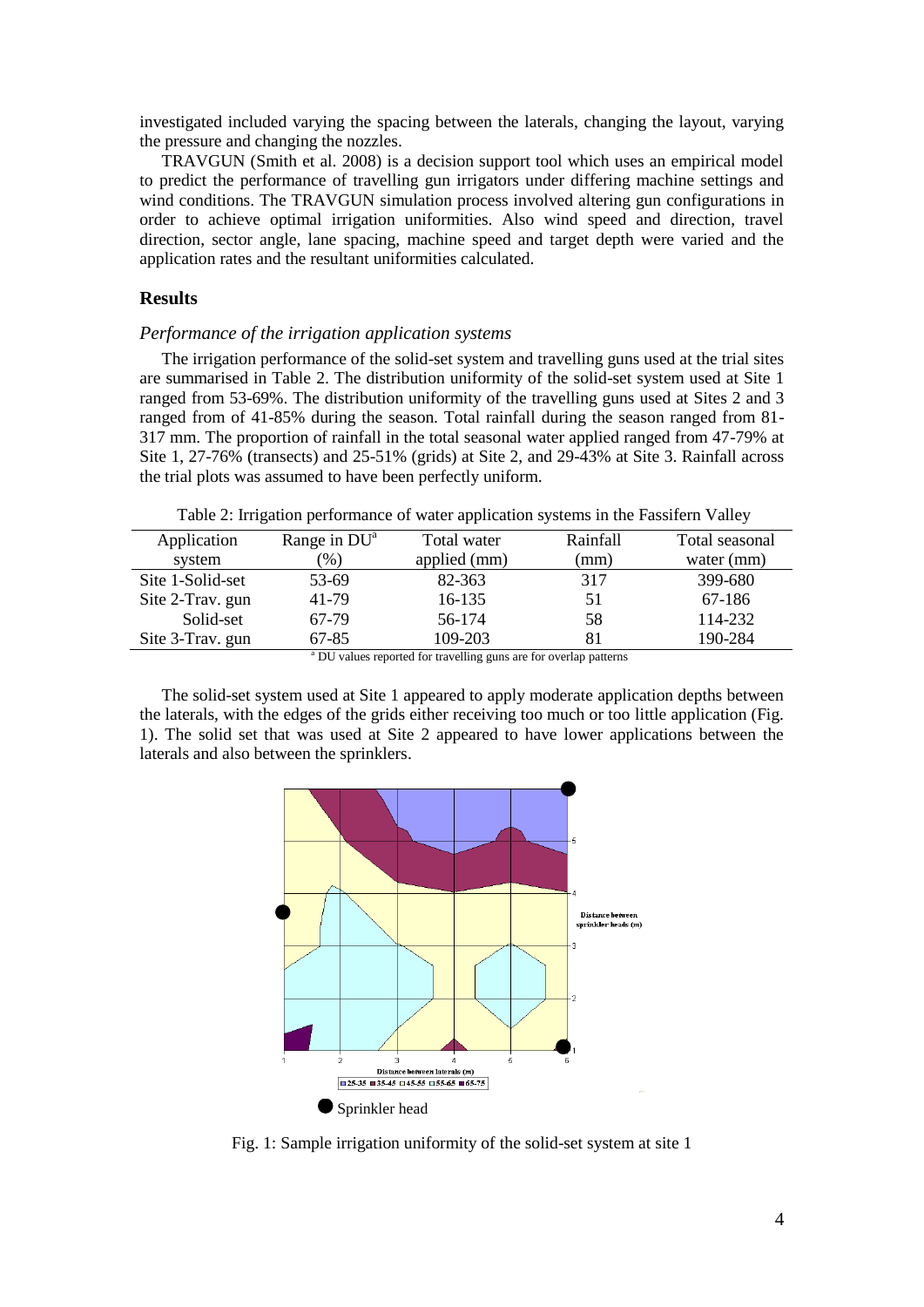The uniformity of water applied by single runs of the travelling guns (Fig. 2) indicates that the application depths generally reduce as you move away from the machine. However when considering the overlapped pattern between two adjacent lanes, the area approximately midway between the laneways have application depths that are significantly less than the average application (Fig. 3).



a travelling gun (90 m lane spacing) 90 m spacing) for a travelling gun

### *Crop response to uniformity of applications*

There appeared to be no consistency in the response of total sampled crop yield at all three trial sites to the total seasonal water. However, yield generally tended to respond positively to total seasonal water at Site 2 (Fig. 4), but the response was not statistically significant ( $\mathbb{R}^2$  = 0.1057, Fig. 5).





to water applied

# *Options for improving irrigation performance*

# *Solid-set and hand shift systems*

The SPACE computer program was used to predict the distribution uniformity (DU) of the solid-set system used by the grower at Site 1 (i.e. a triangular overlap pattern, a sprinkler head distance of 9 m and lateral spacing of 9.75 m). The output suggested a DU of 72 % operating in still conditions as opposed to the measured DU of 53-69 % (Table 1). The effect of varying the distance between the laterals from 7 to 12 m led to a decrease of DU from 78% to 63% over this range; with the optimal spacing being 9 x 9 m. Changing the layout of the sprinkler configuration was found to affect the performance with the rectangular layout pattern having the highest DU (75%).

Increasing the sprinkler pressure from 310-448 kPa was found to improve the sprinkler performance by 8% (Table 3). Increasing the pressure also resulted in an increase in the mean precipitation rate but a smaller variation over the mean values. Increase of nozzle size was also found to have a marginal increase in DU.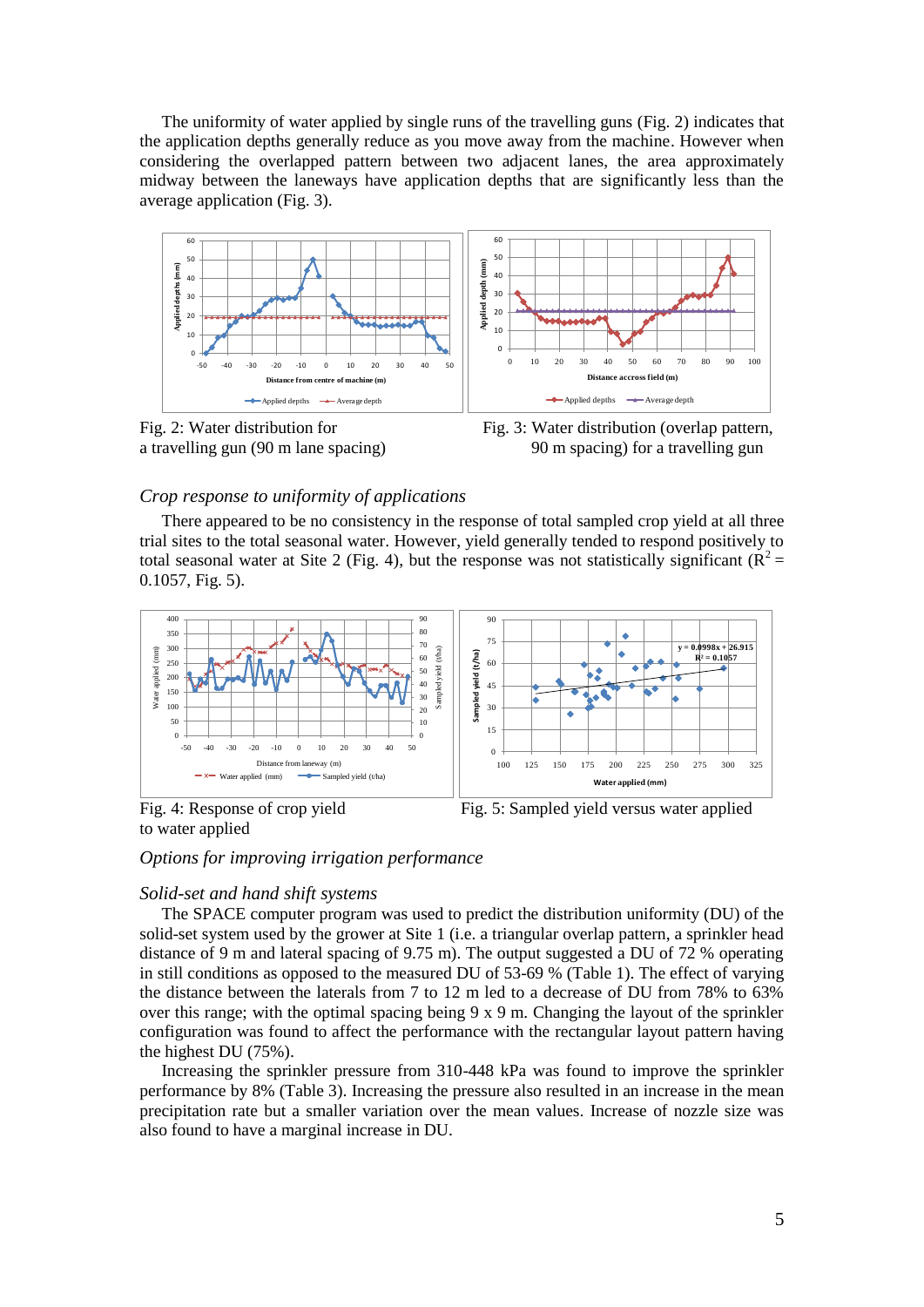|      | Precipitation rate (mm/hr)      |         |  |
|------|---------------------------------|---------|--|
| Mean | Minimum                         | Maximum |  |
| 5.6  | 3.7                             | 9.6     |  |
| 5.7  | 4.3                             | 9.2     |  |
| 6.3  | 5.2                             | 8.6     |  |
|      | DU<br>$(\% )$<br>74<br>80<br>82 |         |  |

Table 3: Effect of pressure on uniformity of applications

# *Travelling guns*

The TRAVGUN simulations were used to investigate the effect of modifying gun (nozzle size 26 mm) characteristics on irrigation uniformities (Table 4). One parameter was varied at a time, with the wind speed and wind direction left constant at 1 m/s and 240° respectively. The machine speed was found to have no effect on DU while closer lane spacing resulted in deep drainage losses. The optimum lane spacing and nozzle sector angle for the gun operating at Site 2 were 46 m and 300° respectively. The program predicted that a lane spacing of 46 m would result in a DU of 86% and deep drainage loss of 42%. For the gun operating at Site 3, the optimal lane spacing and sector angle were 65 m and 240°.

Table 4: Effect of modifying gun operating characteristics on irrigation

| Performance                               |              | DU           | Deep             | Minimum app.   | Average app. | Maximum app. |
|-------------------------------------------|--------------|--------------|------------------|----------------|--------------|--------------|
|                                           |              | (%)          | Drainage (%)     | Depth (mm)     | Depth (mm)   | Depth (mm)   |
|                                           | 40           | 81.6         | 60.4             | 32.2           | 40.1         | 44.8         |
| Lane Spacing<br>$(m)^a$                   | 46           | 86           | 42               | 26.5           | 35.5         | 52.3         |
|                                           | 60           | 63.3         | 9.6              | 15.1           | 27.4         | 45           |
|                                           | 80           | 69.1         | $\overline{0}$   | 13.4           | 20.6         | 44.8         |
|                                           | 90           | $\mathbf{0}$ | $\boldsymbol{0}$ | $\theta$       | 18.4         | 37.9         |
|                                           | 100          | $\mathbf{0}$ | $\boldsymbol{0}$ | $\mathbf{0}$   | 16.5         | 44.8         |
| <b>Travel direction</b><br>$\binom{0}{0}$ | $\mathbf{0}$ | 63.9         | $\overline{0}$   | 13.7           | 24.8         | 44.8         |
|                                           | 90           | 65.7         | 0                | 14.5           | 24.6         | 45           |
|                                           | 180          | 63.7         | $\overline{0}$   | 13.7           | 24.5         | 44.8         |
|                                           | 300          | 63.9         | $\boldsymbol{0}$ | 13.7           | 24.5         | 44.8         |
| Sector Angle<br>Deg $(^\circ)$ $^\circ$   | 240          | 63.5         | $\overline{0}$   | 14.2           | 23.5         | 37.9         |
|                                           | 300          | 70.3         | 0                | 15.9           | 23.5         | 37.9         |
|                                           | 330          | 69.8         | $\overline{0}$   | 14.4           | 23.5         | 40.3         |
|                                           | 360          | 63.9         | $\boldsymbol{0}$ | 13.2           | 23.5         | 43           |
| Machine Speed<br>d<br>(m/h)               | 15           | 63.9         | $\boldsymbol{0}$ | 63.2           | 22.9         | 37.9         |
|                                           | 20           | 63.9         | 63.2             | 22.4           | 17.2         | 74.6         |
|                                           | 25           | 63.9         | 22.4             | $\theta$       | 13.7         | 56           |
|                                           | 30           | 63.9         | $\boldsymbol{0}$ | $\overline{0}$ | 11.4         | 44.8         |

<sup>a</sup> Machine speed 26 m/s, Target Depth 25 mm, Sector Angle 240°, Travel Direction 0°, Wind Direction 240° and Wind Speed 1 m/s

**<sup>b</sup>** Lane Spacing 70 m, Machine speed 26 m/s, Target Depth 25 mm, Sector Angle 240°, Wind Direction 240° and Wind Speed 1 m/s **<sup>c</sup>**Lane Spacing 70 m, Machine speed 26 m/s, Target Depth 25 mm, Wind Direction 240° and Wind Speed 1 m/s, Travel

Direction 0<sup>°</sup> **<sup>d</sup>** Lane Spacing 70 m, Target Depth 25 mm, Wind Direction 240° and Wind Speed 1 m/s, Travel Direction 0°, Sector Angle 240°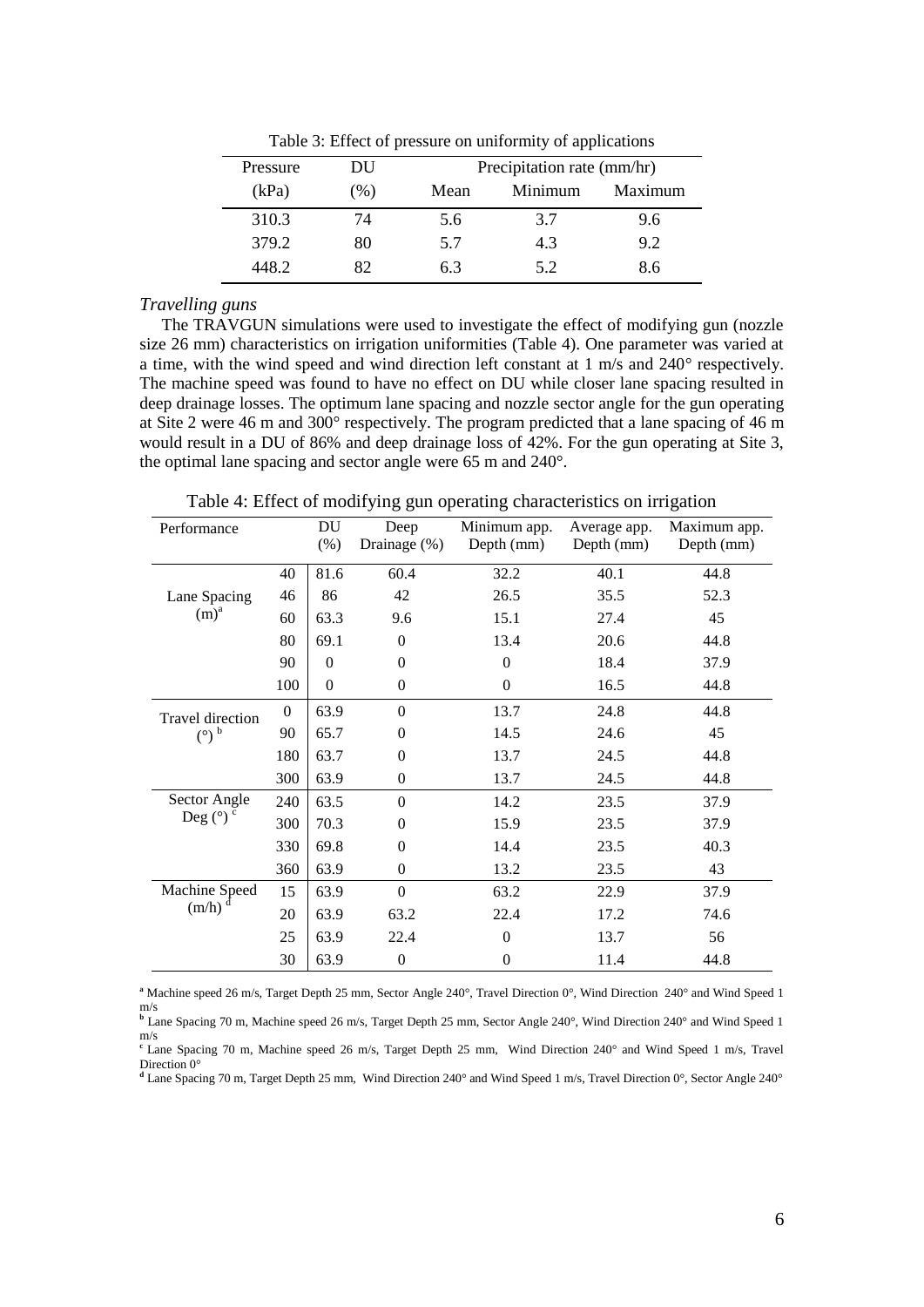# **Discussion**

#### *Performance of the irrigation application systems*

The measured distribution uniformities of the solid-set and travelling guns used at the trial sites were lower than the suggested industry standards of 75% (Watson and Slugget 1984) and 85% (QFVG, 2003). However, the results are similar to those found by Barber and Raine (2001) in their trials conducted on the Darling Downs and the Lockyer Valley.

Wind and worn nozzles at Site 1 appear to have contributed to the low distribution uniformities. For instance at Site 1 one of the irrigations evaluated occurred during high wind speeds and resulted in a DU of 53 %. An inspection of the sprinkler nozzles around the catch can grids on one occasion revealed that some were worn out. The solid-set configuration at this site (9 by 9.75 m) was also closer than those commonly used in the Lockyer Valley (i.e. 9 by 14 m; Barber and Raine 2001).

The solid-set used for the first month of plant growth at Site 2 had a better DU than the system at Site 1, although it had a larger lane spacing (9 by 13 m). Site 2 was generally a lowwind zone (measured to be 0-1 m/s on one occasion and confirmed by the grower to be the typical wind speed) and this could have contributed to the better performance. The typical operating pressure of the gun used later in the season at this site (551 kPa) was in the recommended range of the Nelson 200 Series Big Gun (Newell *et al*. 2002). However, the lane spacing at this site (90 m) was 30 m more than the recommended spacing (Newell *et al*. 2002). The effect of this excess lane spacing on distribution uniformity is evident in the water distribution plots, with the area approximately midway between two consecutive laneways receiving less than 10% of the average application (Fig. 3). On average, the travelling gun used at Site 3 had a better DU than the one used at Site 2. This could be attributed to the narrower lane spacing (70 m) and higher operating pressure (655 kPa).

# *Options for improving irrigation performance*

#### *Solid-set and hand shift systems*

The highest distribution uniformity measured at Site 1 (69%; Table 2) was 3% less than the distribution uniformity predicted by the SPACE program (72%). The predicted DU was expected to be greater than the measured DU as no wind conditions and no system wear are assumed in the modelling. The small variation in the predicted and the measured DU seems to suggest that the SPACE program may be a useful tool in predicting the performances of solidset and hand shift designs before they are implemented.

The SPACE program is useful in the modification of the existing solid-set and hand shift systems to achieve optimum performance. Using the program to model the solid-set system at Site 1, it was possible to predict the expected irrigation performances at various lateral spacings in a triangular overlap pattern and therefore identify the optimum spacing. The model confirmed that DU increases with increase in operating pressure (Table 3) and nozzle size.

# *Travelling guns*

The TRAVGUN simulation model suggested that lane spacing, travel direction and sector angle affect the distribution uniformity of the travelling gun while machine travel speed had no impact (Table 4) assuming constant wind conditions during the irrigation. This is in line with what other investigators have concluded (e.g. Gordon 2000). The program also rightly predicted that though closer lane spacing may have a higher uniformity, excessive deep drainage might result in some cases (Table 4).

### *Crop Response to uniformity of applications*

The sampled carrot yield across the three trial sites did not show any correlation with the applied total seasonal water. This implies that carrot yield did not vary significantly with varying irrigation uniformity. This is in contrast with the findings of other studies for instance Barber and Raine (2001) on a study of potatoes, cauliflowers, lettuce and apples; and King